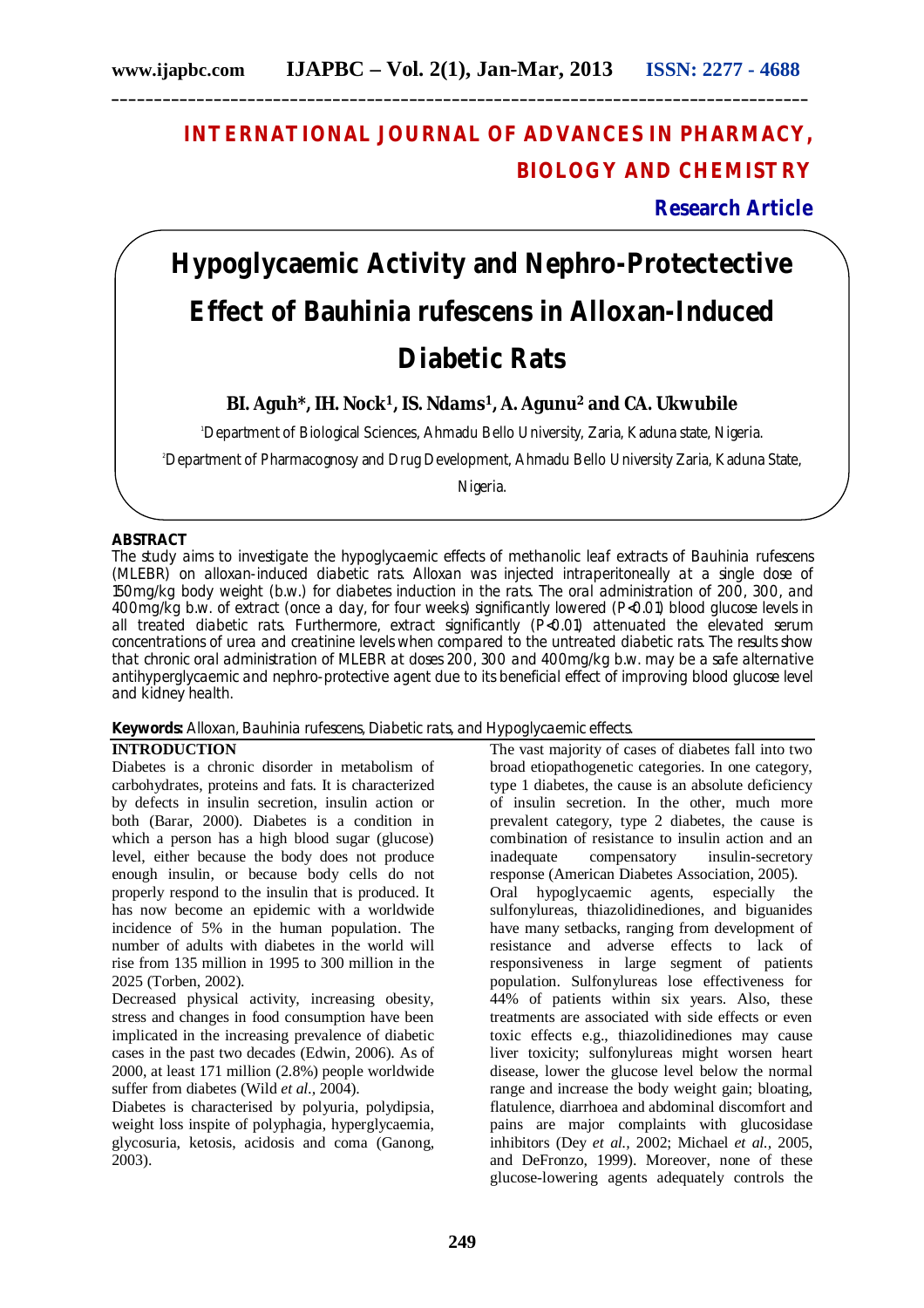hyperlipidemia that frequently met with the disease (Derek, 2001).

The limitation of currently available oral antidiabetic agents either in terms of efficacy and/or safety coupled with the emergence of the disease into global epidemy have encouraged a concerted effort to discover drugs that can manage type II diabetes more efficiently (Ranjan *et al.,* 2002).

Plants are well known in traditional herbal medicine for their hypoglycaemic activities, and available literature indicate that there are more than 800 plants species showing hypoglycaemic activity (Rajagopal, 2008). Among the traditional plants used for diabetes, only a small number of them have received scientific and medical evaluation and these include; *Acacia arabica, Momordica charantia, Syzygium cumini, Allium cepa, Ficus bengalensis, Pterocarpus marsupium, and vernonia amygdalina* amongst others.

Therefore, plant materials are continuously being scrutinized and explored for their effect as hypoglycaemic agents. Plants used in traditional medicine to treat diabetes mellitus represent a valuable alternative for the control of this disease.

One of such plants is *Bauhinia rufescens*, a branched shrub or small tree that grows up to 7.62m high, with greenish-yellow to white and pale pink flowers. It is found in the entire Sahel and adjacent Sudan zone, from Senegal and Mauritania across Northern Ghana and Nigeria. Several *Bauhinia* species are utilized as folk medicines worldwide, including Africa, Asia, South America and Central America.

An extract of the root is used as an astringent or antipyretic in local medicine. Leaves and fruit are applied for the treatment of diarrhoea, dysentery and ophthalmic diseases. The bark of the roots and trunk is used to cure chest complaints, syphilis and other venereal diseases, leprosy, diarrhoea and dysentery and to reduce fever (Ayensu, 1978).

Aqueous extract from *B. foficata* L. and *B. monandra* Kurz leaves were shown to be hypoglycaemic in normoglycaemic mice by Monezes *et al.* (2005).

Aliyu *et al.* (2009) reported promising antioxidant activity from methanolic extracts of leaves of *B. rufescens*, indicating that it may be helpful in the treatment of the diseases caused by free radicals.

The aim of this study was to evaluate the antidiabetic and nephro-protective potential of the leaf extracts of *Bauhinia rufescens.*

#### **MATERIALS AND METHODS Plant materials**

The leaves of *Bauhinia rufescens* were collected around Samaru, Zaria, during the month of October, 2010. They were taxonomically authenticated by Mal. M. Musa at the Herbarium of the Department of Biological Sciences, Ahmadu Bello University, Zaria. A voucher specimen number 427 matched with the collected plant. The leaves of the plant (*Bauhinia rufescens*) were air dried and later ground to powder using pestle and mortar.

#### **Experimental animals**

Forty three male Wister strain albino rats weighing 170 – 240g were obtained from animal house of the Department of Pharmacology and Therapeutic, Ahmadu Bello University, Zaria. The animals were kept in well aerated laboratory cages in this same animal house and were allowed to acclimatize to the laboratory conditions for a period of 2 weeks before the commencement of the experiment. The animals were maintained on standard animal feeds and drinking water *ad libitum* during the stabilization period. This research was carried out in accordance with the rules governing the use of laboratory animals as accepted internationally.

#### **Chemicals**

Alloxan monohydrate used was obtained from Sigma Chemical Company, St. Louis Mo, USA. A digital glucometer (Accu-Chek Advantage, Roche Diagnostic, Germany) was used to determine the blood glucose levels of the animals. All other chemicals and drugs used were obtained commercially and were of analytical grade.

#### **Plant extract**

Four hundred grams (400g) of the powdered leaves of *Bauhinia rufescens* was macerated in 2.5L of methanol with regular shaking for 72 hours. The mixture was then filtered and the filtrate evaporated to dryness in a water-bath and the residue kept until needed (Njike, 2005).

#### **Phytochemical screening**

The methanolic leaf extract of *Bauhinia rufescens*  (MLEBR) was subjected to preliminary phytochemical analysis to test for the presence or absence of secondary metabolites using methods of analysis described by Brain and Turner (1975).

#### **Acute toxicity**

The median lethal dose  $LD_{50}$  of the methanolic leaf extracts of *Bauhinia rufescens* (MLEBR) was determined using method described by Lorke (1983). In the first phase, nine rats were divided into three groups of 3 rats each. The first group received the extracts at a dose of 1000 mg/kg b.w., the second group received a dose of 100 mg/kg b.w. of the plant extract, while the Group 3 received 10 mg/kg b.w. of the same extract. The animals were observed for general signs and symptoms of toxicity including mortality over a period of 24 h. In the second phase, based on the results of the first phase four (4) rats were divided into four groups of one rat each. The extract was administered at the dose of 1200, 1600, 2900, and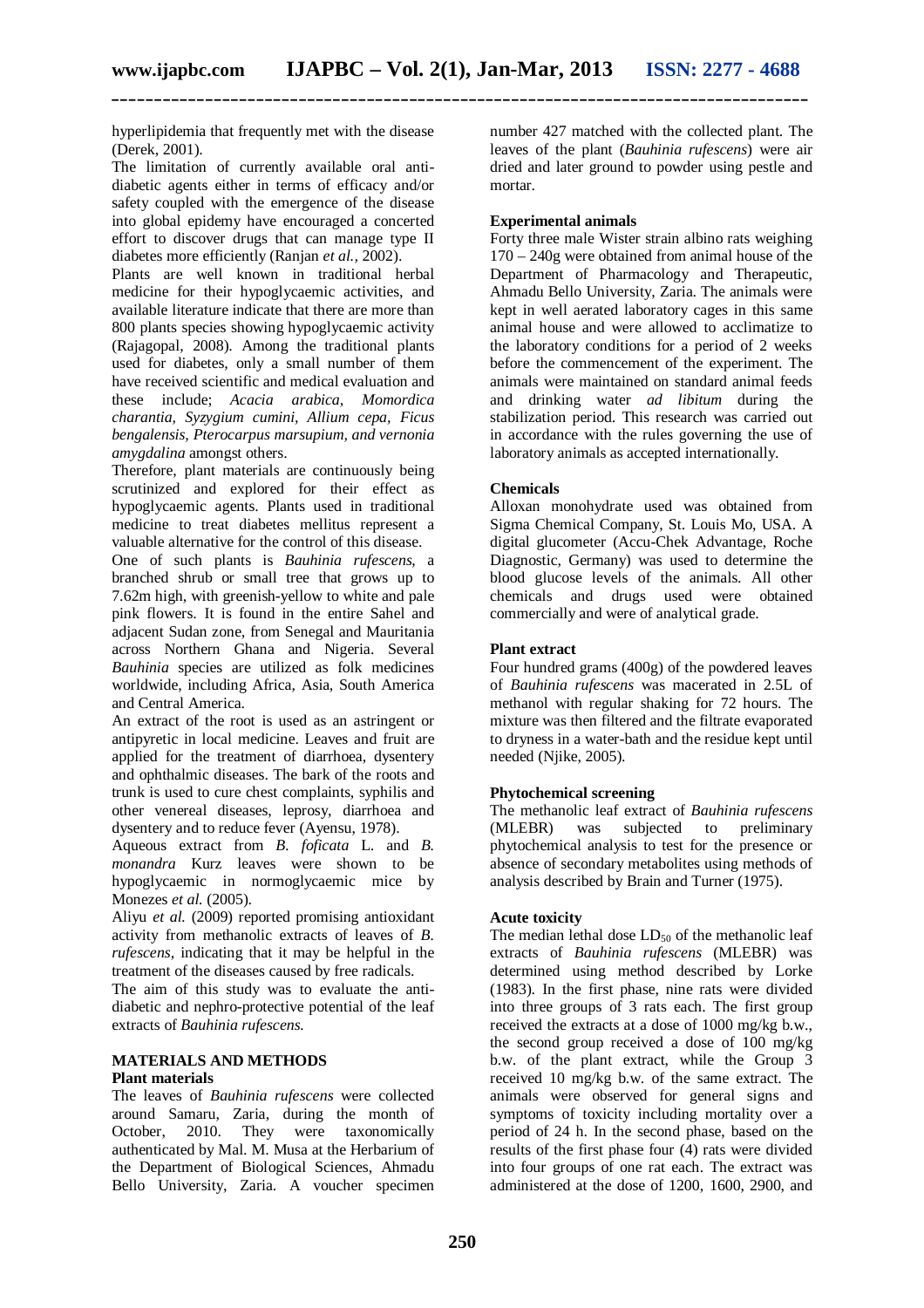5000 mg/kg b.w. to group 1, 2, 3 and 4 respectively. The rats were also observed for 24 h for signs of toxicity including death. The  $LD_{50}$  was then calculated as the square root of the product of the lowest lethal dose and the highest non-lethal dose, i.e. the geometric mean of the consecutive doses of which 0 and 100% survival rates were recorded (Lorke, 1983).

#### **Induction of experimental diabetics**

Diabetes mellitus was induced in a batch of normoglycaemic albino rats starved for 12 hours by injecting, intraperitoneally, single dose of alloxan monohydrate (150 mg/kg body weight) reconstituted in sterile saline (Sharma, 2010). After 5 days, blood samples were obtained by tail snip method and blood sugar level of each animal determined using a glucometer (Accu Check Advantage, Roche, USA). All rats with blood glucose concentration of greater than 250 mg/dL were considered as hyperglycaemic (Sharma, 2010), and were selected for the study.

#### **Treatment of rats with plant extract and glibenclamide**

In the diabetic study, 30 rats were used and divided into 6 groups of 5 rats each.

Oral administration of the plant extracts to the diabetic groups started the same day except for normal and diabetic control groups for a period of 4 weeks. During this period, animals in all groups were fed with standard diet and water. Blood sample was collected from the tail vein for blood glucose level test. On the last day, blood samples were collected from overnight fasted rats by cervical dislocation under mild ether anaesthesia for biochemical estimations.

Commercially available Glibenclamide tablets were dissolved in distilled water and administered orally to the rats in group F which served as positive control which was also for a 4 week duration.

The groupings were done as follow:

Group A: Served as normal control and did not receive any treatment.

Group B: Diabetic rats receiving normal saline only (5 ml/kg b.w.).

Group C: Diabetic rats treated with MLEBR of graded dose *200*mg/kg b.w.)

Group D: Diabetic rats treated with MLEBR of graded dose *300*mg/kg b.w.)

Group E: Diabetic rats treated with MLEBR of graded dose 4*00*mg/kg b.w.).

Group F: Diabetic rats  $+$  glibenclamide 5mg/kg, p.o. and served as positive control (Sharma, 2010).

#### **Biochemical estimations**

The blood samples collected from the sacrificed rats were centrifuged in a Denley BS400 centrifuge (England) at 5000 rpm for 5-minutes. The supernatant (serum) collected was assayed for the serum urea and creatinine.

#### **Determination of serum creatinine (using Jaffe's reaction)**

To 0.5ml of test sample was added 1.5ml of distilled H<sub>2</sub>O + 0.5ml of 10% sodium tungstate + 0.5ml of  $2/3$  normal  $H_2SO_4$ . Mixed well and allowed to stand for 15 minutes for the colour to develop. The optical density of the developed colour was read at 520nm.

#### **Determination of serum urea (using diacetyl monoxime method)**

Blood serum was deproteinized with Trichloacetic acid and the resulting filtrate heated for 20min with Diacetylmonoxime reagent in the presence of Perchloric acid to develop a stable yellowish colour. The coloured solution was measured at 520nm.

#### **Statistical Analysis**

Results were expressed as mean ± standard error of mean. The data was statistically analysed using analysis of variance (ANOVA) with multiple comparisons versus control groups. The values of p<0.05 was considered as significant (Duncan *et al.,* 1977).

#### **RESULTS**

#### **Phytochemical screening**

Phytochemical screening of methanolic leaf extract of *B*. *rufescens*showed the presence of tannins, flavonoids, terpenoids/steroids.

#### **Acute toxicity study**

There were no deaths recorded in the first and second phase of acute toxicity test after the extract administration.

#### **Hypoglycaemic activity of methanolic leaf extract of** *Bauhinia rufescens* **and Glibenclamide at 0, 1, 2, 3 and 4th week of treatment in alloxan induced diabetic rats**

The methanolic leaf extract of *Bauhinia rufescens* at different dosing of 200, 300, and 400mg/kg b.w. and Glibenclamide 5mg/kg b.w. significantly  $(p<0.01)$  reduced the blood glucose levels of the diabetic rats when compared with untreated diabetic control at  $1<sup>st</sup>$ ,  $2<sup>nd</sup>$ ,  $3<sup>rd</sup>$  and 4th weeks post treatment. The extract at 300 and 400mg/kg dosing proved to have a better lowering effect on the blood glucose level than Glibenclamide treated group.

There was an astronomical increase in the plasma glucose level of the alloxan-induced untreated diabetic rats when compared with the control. Glibenclamide a standard drug caused reduction in blood glucose level in  $1<sup>st</sup>$  week post treatment, but this blood glucose value was found statistically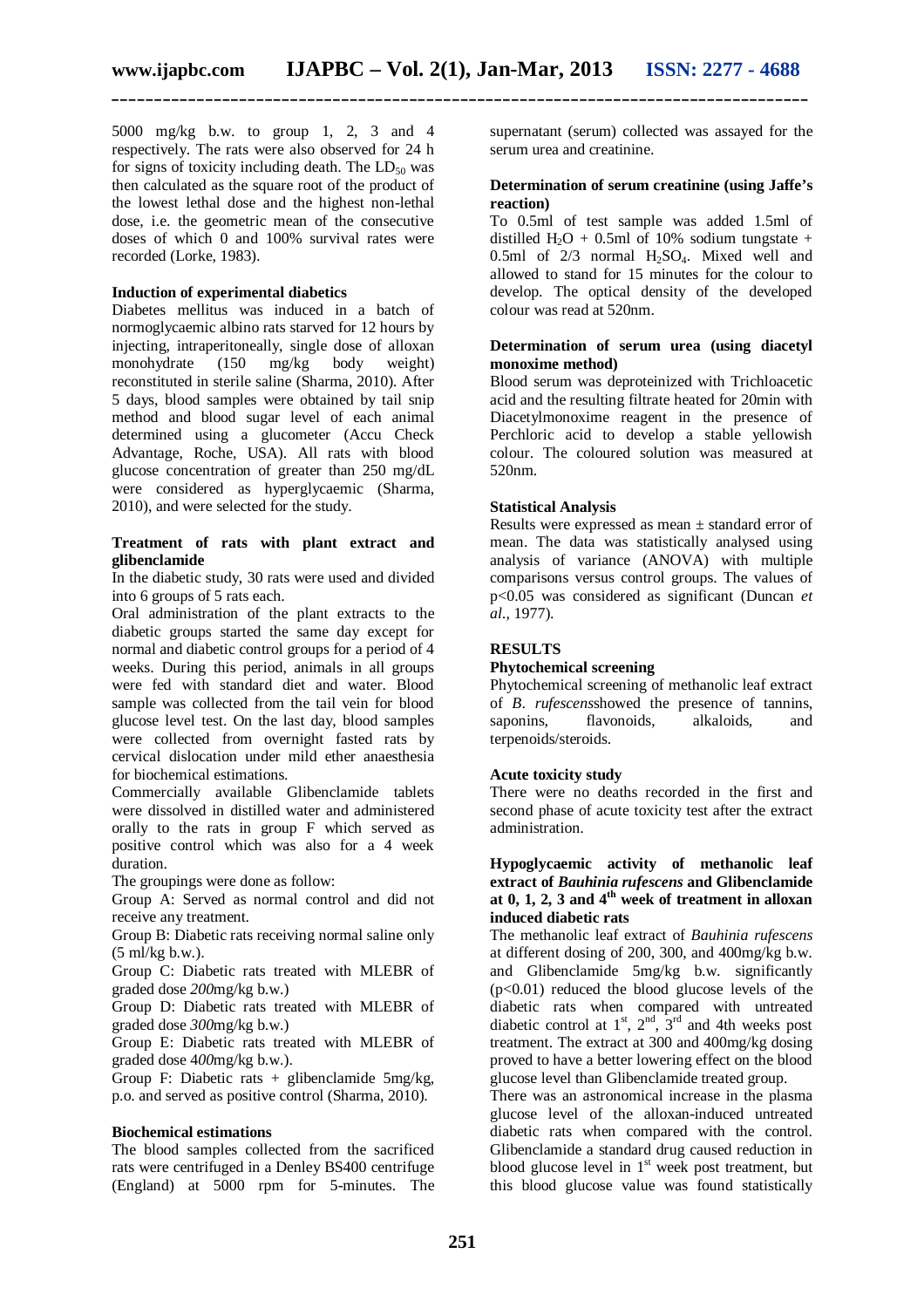insignificant (P>0.05). Variant doses of the MLEBR and the standard drug Glibenclamide produced significant (p<0.01) hypoglycaemic effects in the diabetic rats at  $2<sup>nd</sup>$ ,  $3<sup>rd</sup>$ , and  $4<sup>th</sup>$  week post treatment when compared with untreated diabetic control. The administration of MLEBR at doses equivalent to 300 and 400mg/kg b.w. four week post treatment reduced the plasma glucose level of the rats to mean values close to that of the normal control.

The 300mg/kg b.w. dose reduced the blood glucose level of diabetic rats from an initial mean value of 413.8±49.13mg/dL at week 0 to a mean value of  $100.0 \pm 16.83$ mg/dL at  $4<sup>th</sup>$  week, while the 400mg/kg b.w. dose reduced the blood glucose level of diabetic rats from the initial value of 435.2±71.53 to 101.8±7.88. The fourth week values of  $100.0 \pm 16.83$  and  $101 \pm 7.88$  of doses 300 and 400mg/kg b.w. respectively compare with the normal control value of  $91.0 \pm 2.02$ , and were more remarkable than that of the standard drug Glibenclamide that reduced the initial plasma glucose of  $431.2 \pm 61.63$  at week 0 to  $181.0 \pm 44.79$ at the 4<sup>th</sup> week. These findings are summarized in Table 1.

#### **Effects of methanolic leaf extract of** *Bauhinia rufescens* **(MLEBR) on serum urea and creatinine in alloxan-induced diabetic rats**

Serum urea and creatinine levels decreased significantly (P<0.05) in all MLEBR or glibenclamide treated groups when compared to untreated diabetic control group as shown in Figure 1 and 2.

#### **DISCUSSION AND CONCLUSION**

The result of this study showed that oral administration of methanolic leaf extract of *Bauhinia rufescens* (MLEBR) had a beneficial effect on the diabetic state by reducing hyperglycaemia. The MLEBR at the various graded doses of 200, 300 and 400mg/kg body weight caused a statistically significant (P<0.01) reduction in blood glucose level in alloxan-induced diabetic rats. From the results of clinical studies (Knekt *et al.,* 2002), it is evident without any doubt that the reduction of hyperglycaemia is the most important factor in the prevention of chronic microvascular complications of diabetes mellitus (retinopathy, nephropathy, neuropathy and diabetic foot) as well as in the prevention of accelerated atherosclerosisrelated condition (myocardial infarction, stroke, *etc*.).

The exact mechanism involved in the hypoglycaemic action is not clear, the extract may stimulate insulin secretion by the pancreas or/and enhance insulin sensitivity in various organs especially the muscles by promoting glucose uptake and metabolism inhibiting hepatic gluconeogenesis.

Phytochemical screening of methanolic leaf extract of *Bauhinia rufescens* revealed the presence of flavonoid, tannins, saponins, cardiac glycosides, steroids and triterpenes The mechanism by which the extract exert the hypoglycaemic effect may appear to be related to presence of flavonoid among other secondary metabolites or bioactive chemical constituents found in the plant extract which may be an active constituents in a group or as an individual responsible for the hypoglycaemic activity of the plant extract (Marles and Farnsort,1995). Flavonoids have been shown to exert their antioxidant activity by various mechanism by scavenging or quenching free radicals or by inhibiting enzymatic systems responsible for free radical generation (Blaha *et al*., 2004; Dias *et al.,*2005; Lukacinova *et al.*,2008). Apart from being antioxidants, flavonoids have been reported to inhibit sodium-dependent vitamin C transporter 1 (SVCT 1) and glucose transporter Isoform 2 (Glut 2), the intestinal transporters for vitamin C and glucose, leading to a decrease in the intestinal absorption of glucose, hence decrease in the blood glucose concentration (Song *et al*., 2002). Several researchers have also demonstrated that flavonoids act as reducer of hyperglycemia by causing inhibition of renal glucose reabsorption through inhibition of the sodium-glucose symporters located in the proximal renal convulated tubule (Hungo *et al*., 1998; Maghrani *et al.,* 2005; Lukacinova *et al.,* 2008). Like the plant extract, Glibenclamide also produced a significant reduction in the blood glucose level of diabetic rats. Glibenclamide exert its action mainly by increasing the secretion of insulin. They only work in diabetics with some remaining B cells. They bind to the ATP-inhibited  $K^+$  channels in the B cell membranes and inhibit channel activity, depolarizing the B cell membrane and increasing  $Ca^{2+}$  influx and hence insulin release (Ganong, 2005). The Comparable effect of the plant extract with Glibenclamide in this study may suggest similar mechanism of action. This findings appears to be in consonance with the earlier suggestion of Jackson and Bressler (1981) that sulfonylureas such as Glibenclamide have extra-pancreatic hypoglycaemic mechanism of action secondary to their causing insulin secretion and the attendant glucose uptake into and utilization by the tissues

A significant increase in serum urea and creatinine levels (Figure 1 and 2 respectively) were observed in diabetic control group. Treatments with MLEBR and standard drug Glibenclamide reduced significantly  $(P<0.01)$  the levels of creatinine and urea. These results suggest that the methanolic leaf extract of *B. rufescens* may be able to prevent altered protein metabolism and/or impaired renal function in diabetes mellitus.

From this study, it was observed that the methanolic leaf extract of *Bauhinia rufescens* has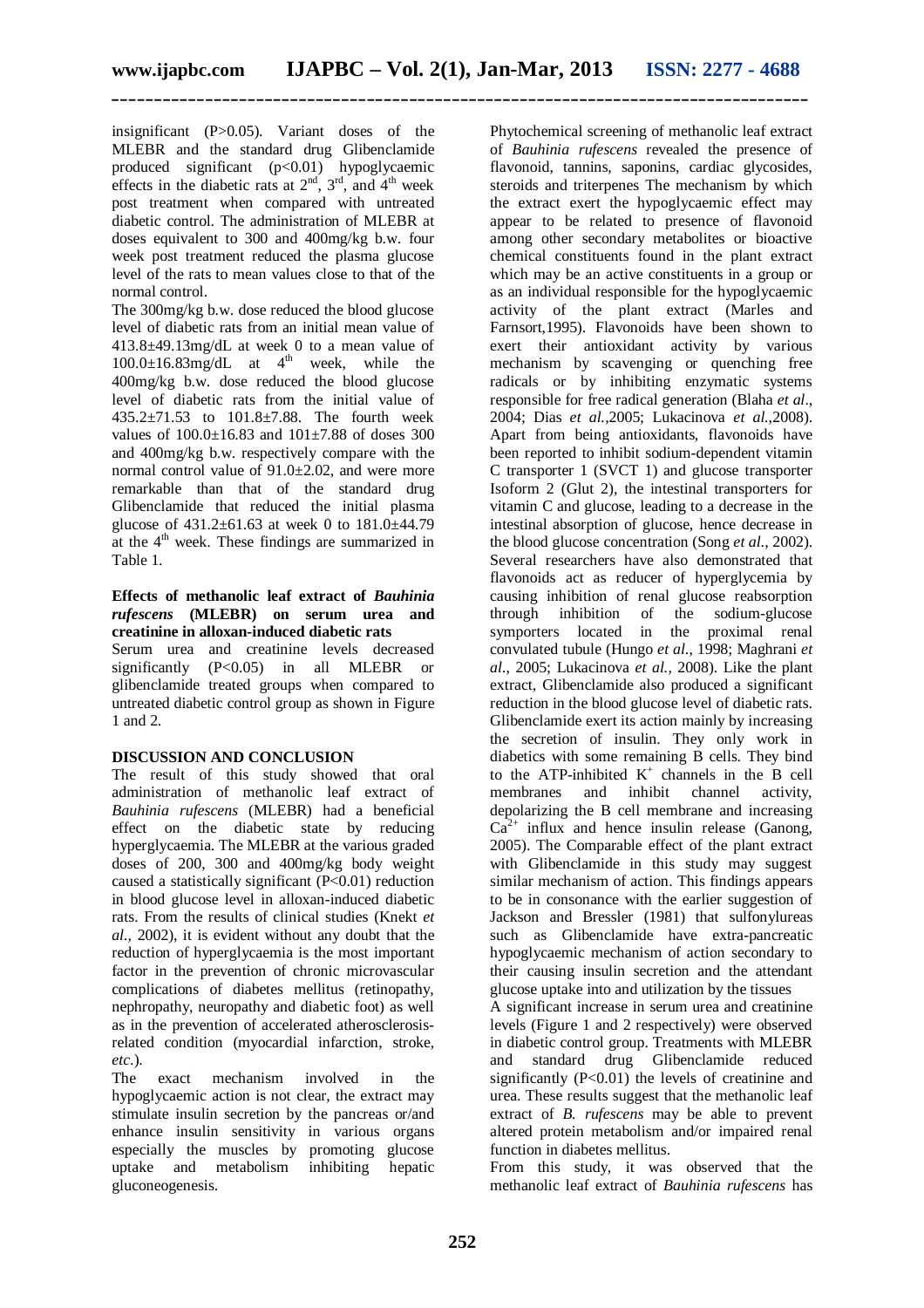significant hypoglycaemic activity in alloxaninduced diabetic rats, as well as improving kidney health.

**Table 1: Hypoglycaemic activity of methanolic leaf extract of** *Bauhinia rufescens* **at 0, 1, 2, 3, and 4th week of treatment in alloxan induced diabetic rats**

| Weekly blood glucose level of the animal (mg/dL) |                                 |                      |                     |                       |
|--------------------------------------------------|---------------------------------|----------------------|---------------------|-----------------------|
| <b>Week0</b>                                     | Week1                           | Week2                | Week3               | Week4                 |
| $87.0 + 2.84$                                    | $89.4 + 2.54$                   | $86.2 + 2.31$        | $92.0 \pm 1.70$     | $91.0 \pm 2.02$       |
| $437.2 + 26.17$                                  | $489.5 + 54.52$                 | $445.0+25.04$        | $470.6 \pm 31.42$   | $460.2+25.05$         |
| $435.4 \pm 65.42$                                | $186.2 + 31.87**$               | $253.8 + 32.37**$    | $200.4 + 36.34$ **  | $190.2 \pm 28.70$ *** |
| $413.8 + 49.63$                                  | $236.0 \pm 67.93$ **            | $210.2 \pm 65.66$ ** | $132.8 + 20.28**$   | $100.0 \pm 16.83$ *** |
| $435.0 \pm 71.53$                                | $238.0 \pm 53.99$ **            | $229.2 \pm 47.40**$  | $155.6 \pm 32.95**$ | $101.8 \pm 7.88$ ***  |
| $431.2 \pm 61.63$                                | $355.6 \pm 63.33$ <sup>ns</sup> | $253.0 \pm 67.60**$  | $277.4 \pm 75.46**$ | $181.0 \pm 44.79$ *** |
|                                                  |                                 |                      |                     |                       |

Values are expressed as mean  $\pm$  S.E.M., n =5, \*P<0.05, \*\*P<0.01, \*\*\*P<0.001 when compared with diabetic control, \*P<0.05, \*\*P<0.01 when compared with normal control.

Group A: distilled water; Group B: diabetic rats untreated; Group C: diabetic rats treated with 200mg/kg of MLEBR; Group D: diabetic rats treated with  $300$ mg/kg b.w. of MLEBR; Group E: diabetic rats treated with 400mg/kg b.w. of MLEBR; Group F: diabetic rats treated with Glibenclamide 5mg/kg b.w., ns: not significant.



**Fig. 1: Effects of methanolic leaf extract of** *Bauhinia rufescens* **on the serum urea in alloxan induced** 

**diabetic rats, \*\*P<0.01 vs diabetic control and ##P<0.01 vs normal control.**

**Note: Vertical black bars represent SEM**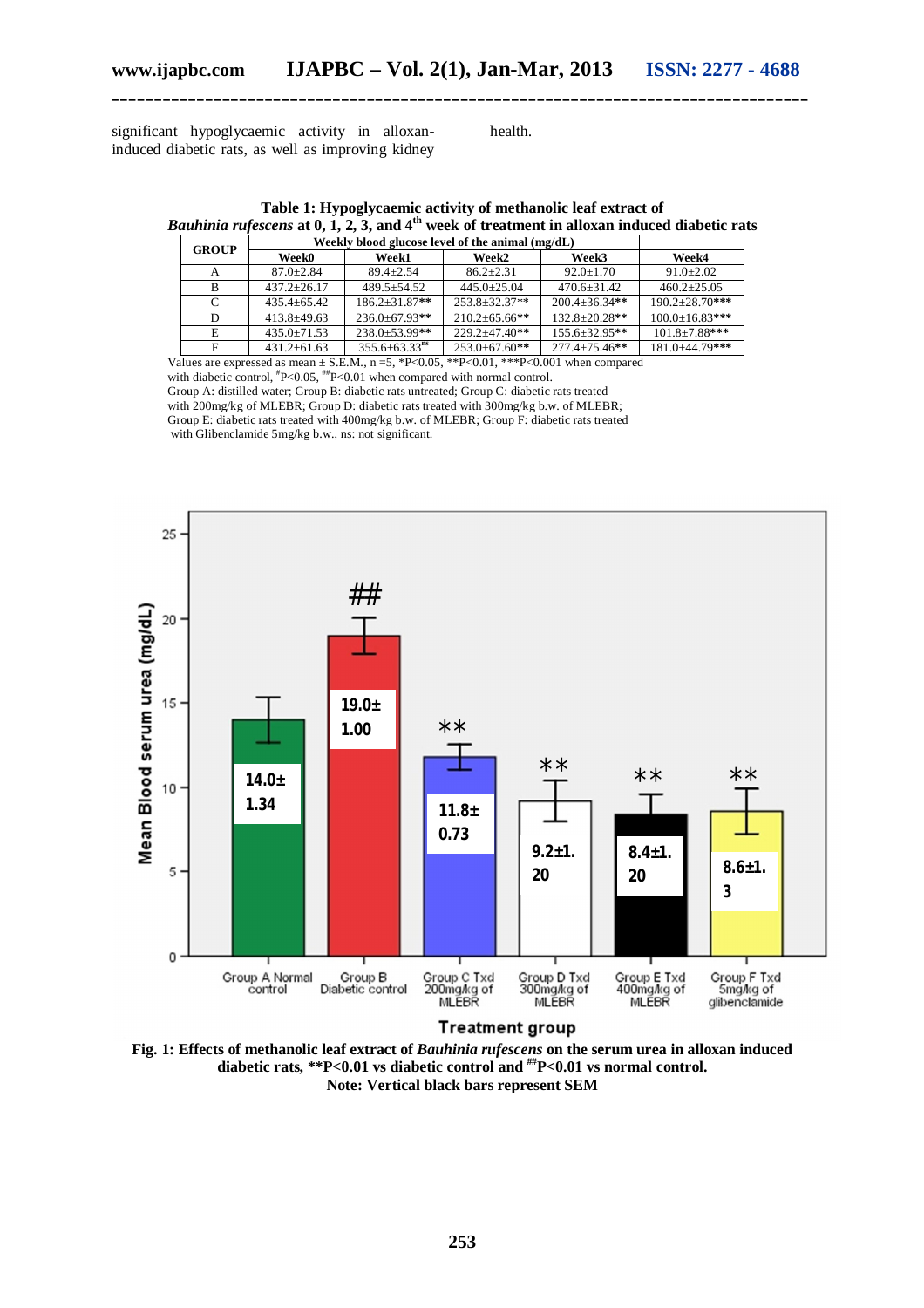**\_\_\_\_\_\_\_\_\_\_\_\_\_\_\_\_\_\_\_\_\_\_\_\_\_\_\_\_\_\_\_\_\_\_\_\_\_\_\_\_\_\_\_\_\_\_\_\_\_\_\_\_\_\_\_\_\_\_\_\_\_\_\_\_\_\_\_\_\_\_\_\_\_\_\_\_\_\_\_\_\_\_**



**Treatment group** 

**Fig. 4.10: Effects of methanolic leaf extract of** *Bauhinia rufescens* **on the serum creatinine in alloxan induced diabetic rats, \*\*P<0.01 vs diabetic control and ##P<0.01 vs normal control. Note: Vertical black bars represent SEM**

#### **REFERENCES**

- 1. Barar, FSK, Essentials of Pharmacotherapeutics. 3rd ed., S. Chand and Company Ltd: New Delhi, 2000, 121.
- 2. Torben H, Genetics of Type 2 diabetes.Curr. Sci. 2002; 83:1477-82.
- 3. Wild S, Roglic G, Green A, Sicree R, King H, Global prevalence of diabetes: estimates for 2000 and projections for 2030. Diabetes Care 2004; 27(5):1047–53.
- 4. Edwin E, Sheeja E, Gupta VB., Jain DC, Fight Diabetes the herbal way. Express Pharma Review. 2006; 1:41-2.
- 5. Ganong WF, Review of medical physiology,  $(21<sup>st</sup>$  edition) eBook-EEn. McGraw-Hill Company, Inc, 560pp.
- 6. Dey L, Attele AS, Yuan CS, Alternative therapies for type 2 diabetes. Altern Med. Rev. 2002; 7:45-58.
- 7. Michael PK, Asim AB, Robert SB, The Utility of Oral Diabetes Medications in Type 2 Diabetes of the Young Curr Diab Rev. 2005; 1:83-92.
- 8. DeFronzo RA, Pharmacologic therapy for type 2 diabetes mellitus. Ann Intern Med. 1999; 131:281-303.
- 9. Derek LR, Current therapeutics algorithms for type 2 diabetes, Diabetes 2001; 4:38- 49.
- 10. Ranjan C, Ramanujam R, Diabetes and insulin resistance associated disorders: Disease and the therapy. Curr. Sci. 2002; 83:1533-38.
- 11. Rajagopal K, Sasikala K, Antihyperglycaemic and antihyperlipidemic effects of Nymphaea stellata in alloxan induced diabetic rats. Singapore Med J. 2008; 49:137-141.
- 12. Ayensu ES, The Medicinal and Poisonous Plants of Southern and Eastern Africa, Reference Publications Inc., Algonac Michigan.
- 13. Menezes F, Minto AB, Ruela HS, Kuster RM, Sheridan H, Frankish N, Hypoglycaemic activity of two Brazilian *Bauhinia* species: *Bauhinia* forficate L. and *Bauhinia* monandra Kurz.Brazilian Journal of Pharmacognosy 2007; 17(1):08-13.
- 14. Aliyu AB, Ibrahim MA, Musa AM, Abdulkadir HE, Oyewale AO, Evaluation of antioxidant activity of leaf extract of